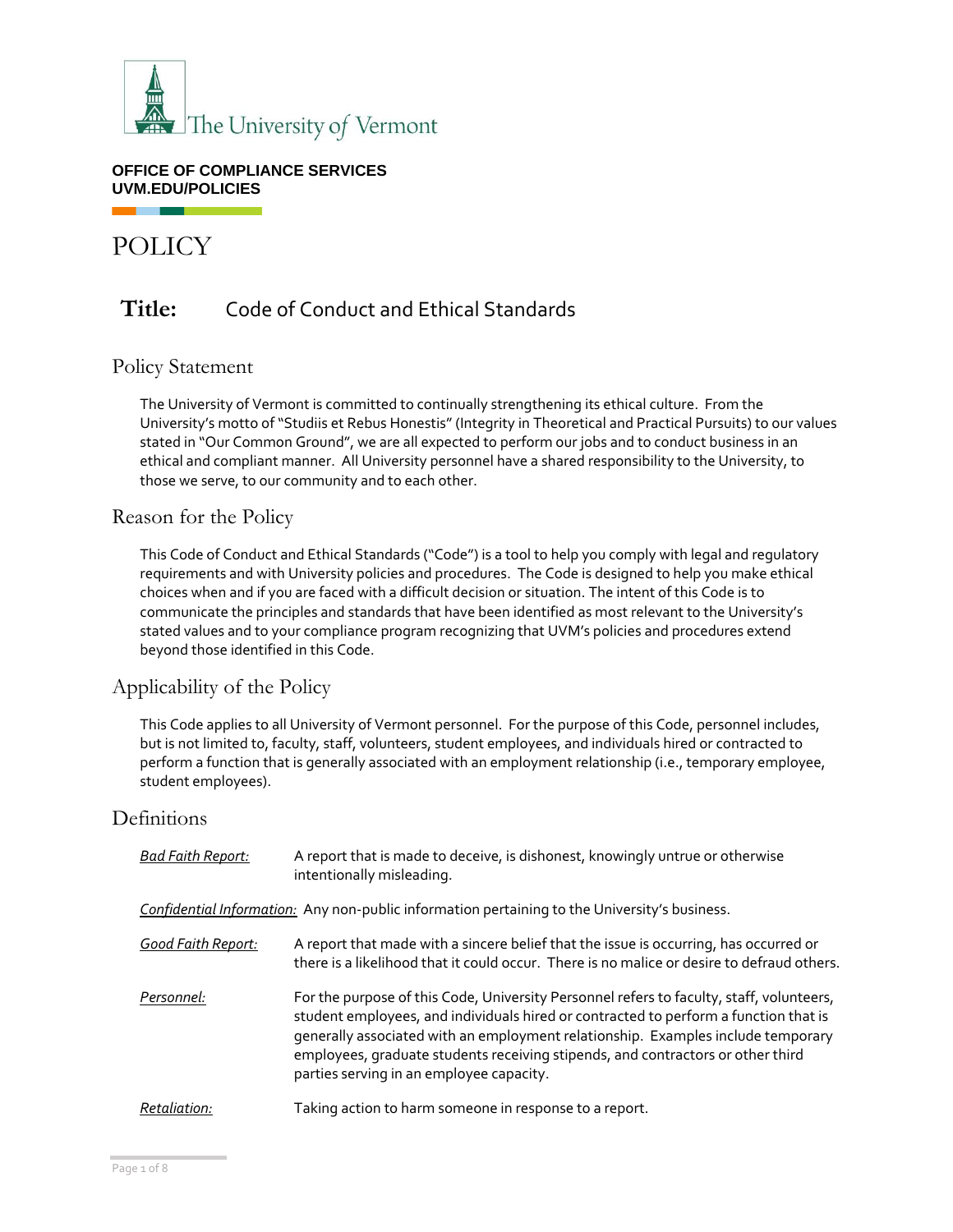| Retribution:              | The act of taking revenge.                                                                                                                                                                                                                                                                                                                                                                                                              |
|---------------------------|-----------------------------------------------------------------------------------------------------------------------------------------------------------------------------------------------------------------------------------------------------------------------------------------------------------------------------------------------------------------------------------------------------------------------------------------|
| <b>Student Employees:</b> | This includes undergraduate and graduate students that are paid by the University<br>for performing a function generally associated with an employee function. Student<br>employees include, but not limited to, Graduate Teaching Assistants, Graduate<br>Research Assistants, Graduate Assistants, Undergraduate Student Employees, and<br>Post-Doc Associates. Pre-Doc and Post-Doc Fellows are not considered student<br>employees. |
| Whistleblower:            | Someone who informs on a person or organization that they have reason to believe is<br>engaged in an unethical, non-compliant, illicit or illegal activity.                                                                                                                                                                                                                                                                             |

# Procedures

The Office of Compliance and Privacy Services is responsible for the oversight of the University's compliance program; however, as University personnel we are all individually responsible to be aware of and comply with the legal and regulatory requirements and with University policies and procedures relevant to our jobs. In addition to this Code, certain professions have ethical standards or professional codes of conduct which members of those professions are also expected to comply with. Examples include, but are not limited to, the American Medical Association's Code of Medical Ethics and the American Bar Association's Model Rules of Professional Conduct.

Under this Code, reporting all types of wrongdoing is encouraged. Depending on the alleged violation, there may be mandatory reporting requirements (for example, see [Protecting Minors on Campus](https://www.uvm.edu/sites/default/files/UVM-Policies/policies/protectminors.pdf) and [Designation](https://www.uvm.edu/sites/default/files/UVM-Policies/policies/campussecruity.pdf)  [and Responsibilities of UVM Reporters\)](https://www.uvm.edu/sites/default/files/UVM-Policies/policies/campussecruity.pdf). If not required by a regulation, you may feel a moral obligation to report. For the purpose of this policy, "wrongdoing" is defined as:

- Real or suspected violations of legal and regulatory requirements (laws, acts, statutes, regulations), policies and procedures and/or professional standards.
- Fraudulent or dishonest conduct resulting in violation of law or University policy.

Not all reports have to be related to wrongdoing. You may also use any of the compliance reporting mechanisms if you need guidance or clarification on a policy or procedure, if you have questions related to a University process designed to comply with a legal or regulatory requirement or if you are looking for assistance or have questions when faced with an ethical decision or dilemma.

#### *Compliance Reporting System:*

The University has established a robust compliance reporting system made up of several reporting mechanisms. For more information on available reporting mechanisms, review th[e Whistleblower Policy:](https://www.uvm.edu/sites/default/files/UVM-Policies/policies/whistleblower.pdf)  [Reporting, Protections, & Non-Retaliation](https://www.uvm.edu/sites/default/files/UVM-Policies/policies/whistleblower.pdf) ("Whistleblower Policy". The Whistleblower Policy outlines the different mechanisms for reporting, including the Compliance and Ethics Reporting and HelpLine ("HelpLine"). Other University Policies that have reporting requirements will include the preferred methods of reporting that should be followed. If a policy is silent to reporting requirements, or if anonymity is requested and anonymity is not provided by other reporting channels, reports may be made through the HelpLine.

For reports that are made directly to a manager or supervisor, the manager/supervisor is required to notify the Director of Compliance Services or the Office of General Counsel when the manager/supervisor suspects there may be a violation to legal or regulatory requirements or fraudulent activity may have occurred. Managers/Supervisors are encouraged to seek the advice of the Office of Compliance and Privacy Services as soon as possible when they receive reports of alleged noncompliance to a legal or regulatory requirement.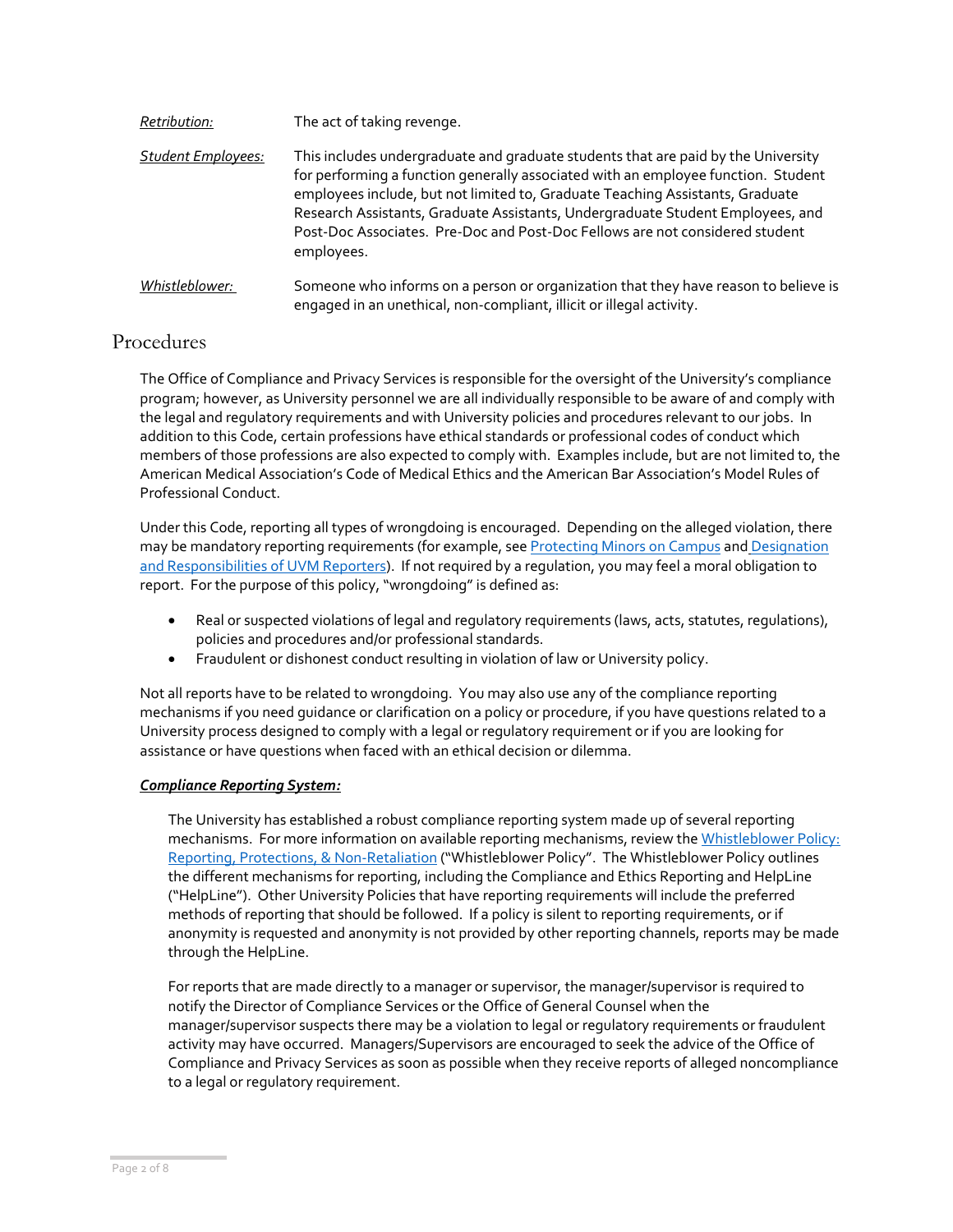Reports made through the HelpLine are received and screened through a third-party vendor. While some other University reporting mechanisms may accept anonymous reports, the best reporting method for maintaining the anonymity of anonymous reports is the HelpLine. Regardless of the reporting mechanism used, all reports are kept as confidential as possible. However, anonymity can never be guaranteed. For more information on anonymous reporting, refer to the HelpLine [FAQ.](http://www.uvm.edu/compliance/help_line_faq)

#### *Non-Retaliation:*

The University prohibits retaliation or retribution for a good faith report, for supporting a person who files a good faith report, and for participating in an investigation of a report. Individuals making bad faith reports are not afforded these protections. The University has adopted the following Policy which outlines its non-retaliation policies: "[Whistleblower Policy: Reporting, Protections & Non-Retaliation](https://www.uvm.edu/sites/default/files/UVM-Policies/policies/whistleblower.pdf)". Prohibited retaliation may result in discipline up to and including discharge from employment independent of the outcome of the reported wrongdoing

#### *Disciplinary Action:*

If wrongdoing has been substantiated, those individuals found to have participated in the wrongdoing will be subject to disciplinary action at a level appropriate for the violation. Levels of disciplinary action range from a verbal warning up to dismissal. Disciplinary action could also include termination of University institutional recognition or external affiliate relationships with the University and, depending on the University's regulatory requirements, could include civil claims and criminal charges. Investigation and determination of discipline for represented employees will occur in accordance with provisions of the applicable collective bargaining agreement.

#### *Creating a Respectful Campus Environment:*

Under state and federal statutes, it is illegal to discriminate based on race, color, national origin, religion, sex, disability, certain Veterans, age, citizenship status and genetic information. The State of Vermont also prohibits discrimination based on sexual orientation, gender identity and related characteristics, place of birth, ancestry, veteran status, HIV status, and discrimination on the basis of age as to persons 18 and older.

University Policies, University Operating Procedures (UOPs), and other guidance that contain language related to this section of the code include:

- [Accessibly Policy](https://www.uvm.edu/sites/default/files/UVM-Policies/policies/accessibility.pdf)
- [Amorous Relationships with Students](https://www.uvm.edu/sites/default/files/UVM-Policies/policies/student_relation.pdf)
- [Diversity Statement](https://www.uvm.edu/sites/default/files/UVM-Board-of-Trustees/policy_manual/VIII2b_diversity.pdf)
- [Equal Employment Opportunity/Affirmative Action Policy Statement](https://www.uvm.edu/sites/default/files/UVM-Policies/policies/affirm.pdf)
- [Equal Opportunity in Educational Programs and Activities and Non-Harassment](https://www.uvm.edu/sites/default/files/UVM-Policies/policies/equaledu.pdf)
- [Discrimination, Harassment, and Sexual Misconduct](https://www.uvm.edu/sites/default/files/UVM-Policies/policies/sexharass.pdf)
- [Our Common Ground](https://www.uvm.edu/president/our-common-ground)

#### *Privacy and Security of Confidential Information:*

At UVM, we recognize the importance of protecting the privacy and security of confidential information. Some of this information is legally protected, and some of it is considered sensitive. Information that is non-public, personal or protected, confidential and/or sensitive [\(NPPD\)](https://www.uvm.edu/sites/default/files/UVM-Policies/policies/privacy.pdf?t=r3sypq) needs to be safequarded. Whether UVM and its employees and affiliates are legally required to do so or if it is just the right thing to do, the University takes this responsibility very seriously and demonstrates its commitment to safeguarding NPPD through its Information Security and Privacy Programs. All persons covered by this Code have a responsibility to maintain the privacy and security of NPPD at all times. Protection of this information can greatly reduce the risk of the misuse of information or a breach.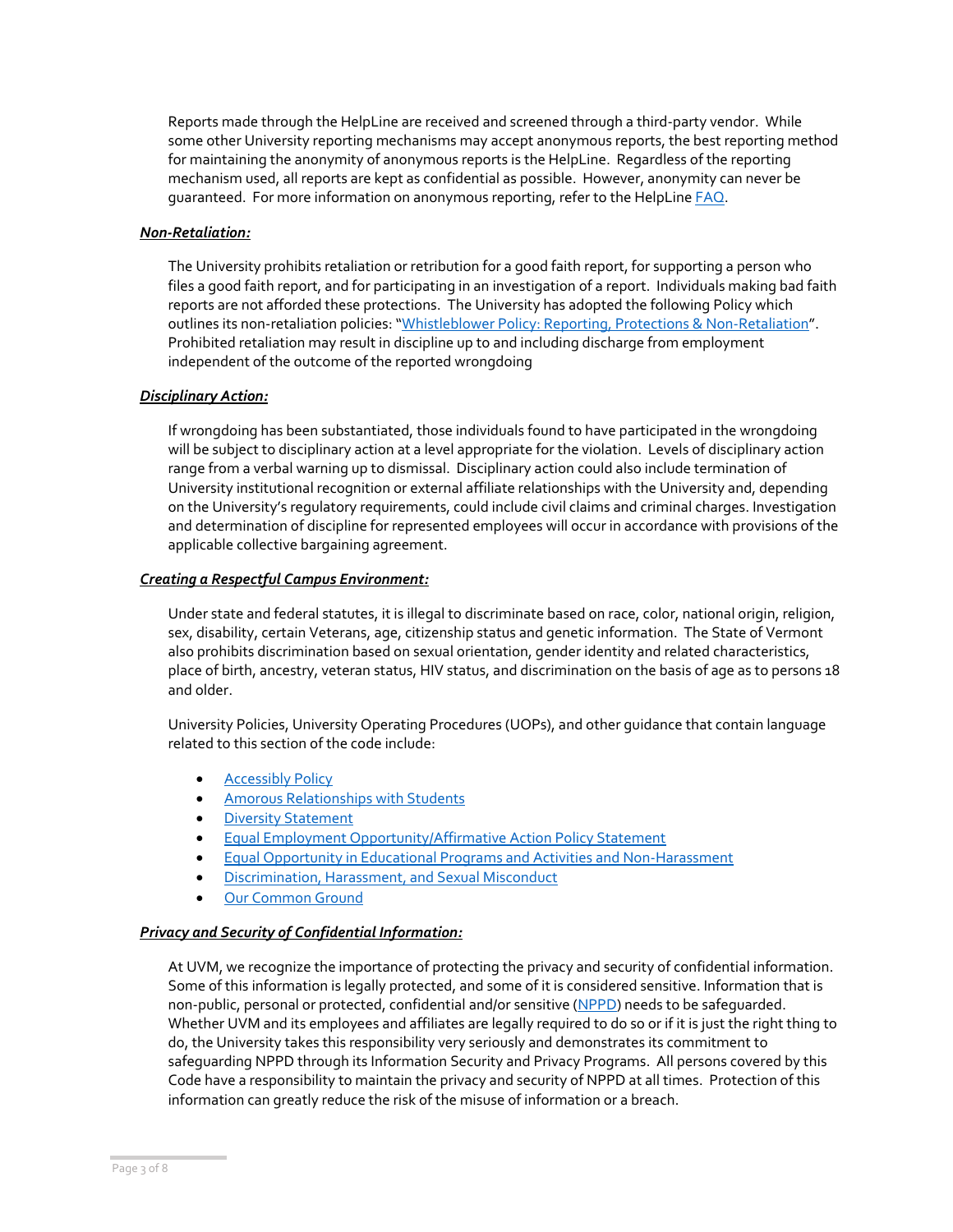University policies, procedures and other guidance that contain language related to this section of the code include:

- [Computer, Communication, and Network Technology Acceptable Use](https://www.uvm.edu/sites/default/files/UVM-Policies/policies/compuse.pdf)
- [Data Breach Notification Policy](https://www.uvm.edu/sites/default/files/UVM-Policies/policies/databreach.pdf)
- [FERPA Rights Disclosure](https://www.uvm.edu/sites/default/files/UVM-Policies/policies/ferpa.pdf)
- [Information Security](https://www.uvm.edu/sites/default/files/UVM-Policies/policies/infosecurity.pdf)
- [Privacy](https://www.uvm.edu/sites/default/files/UVM-Policies/policies/privacy.pdf)
- [Records and Documents Requests](https://www.uvm.edu/sites/default/files/UVM-Policies/policies/records_request.pdf)
- [Records Management and Retention](https://www.uvm.edu/sites/default/files/UVM-Policies/policies/recordretention.pdf)

#### *Conflicts of Interest and Conflicts of Commitment:*

If you, or a member of your immediate family, has (or could have) a personal or financial interest that affects independent judgment as it relates to University duties OR it could result in personal gain or advancement at the expense of the University, you may have a conflict of interest. If you engage in external activities that significantly interfere with your ability to perform your UVM duties or are reasonably expected to interfere with your ability to perform your UVM duties, you may have a conflict of commitment. In both cases, the agreement, arrangement, or activity could be prohibited.

University policies, procedures and other statements that contain language related to this section of the code include:

- [Amorous Relationships with Students Policy](https://www.uvm.edu/sites/default/files/UVM-Policies/policies/student_relation.pdf)
- [Code of Academic Integrity](https://www.uvm.edu/sites/default/files/UVM-Policies/policies/acadintegrity.pdf)
- [Conflict of Interest and Conflict of Commitment Policy](https://www.uvm.edu/sites/default/files/UVM-Policies/policies/conflictinterest.pdf)
- [Contract Approval and Signatory Authority Policy](https://www.uvm.edu/sites/default/files/UVM-Policies/policies/contract.pdf)
- [Financial Conflict of Interest in Sponsored Research Policy](https://www.uvm.edu/sites/default/files/UVM-Policies/policies/researchcoi.pdf)
- [Handling and Resolving Discrimination, Harassment, and Sexual Misconduct Complaints](https://www.uvm.edu/sites/default/files/UVM-Policies/policies/discrimcomplaints.pdf) [Procedure](https://www.uvm.edu/sites/default/files/UVM-Policies/policies/discrimcomplaints.pdf)
- [Intellectual Property Policy](https://www.uvm.edu/sites/default/files/UVM-Policies/policies/intellectualproperty.pdf)
- [Misconduct in Research Policy](https://www.uvm.edu/sites/default/files/UVM-Policies/policies/researchmisconduct.pdf)
- [Nepotism Policy](https://www.uvm.edu/sites/default/files/UVM-Policies/policies/nepotism.pdf)
- [Visiting Scholar/Visiting Scientist Policy](https://www.uvm.edu/sites/default/files/UVM-Policies/policies/visiting_scholar_visiting_scientist.pdf)

#### *Protecting University Assets and Appropriate Use of University Resources:*

We all have a responsibility to make sure that University resources are not wasted or used inappropriately. Stealing, committing fraud, bribing, and providing kickbacks are all examples of inappropriate use of University resources and are all violations of the law, University policy and this Code. We must all do our part to protect University resources.

University policies, procedures and other statements that contain language related to this section of the code include:

- [Business Meal, Hospitality, and Amenity](https://www.uvm.edu/sites/default/files/UVM-Policies/policies/businessmeals.pdf)
- [Computer, Communication, and Network](https://www.uvm.edu/sites/default/files/UVM-Policies/policies/compuse.pdf) Technology Acceptable Use
- [Contract Approval and Signatory Authority](https://www.uvm.edu/sites/default/files/UVM-Policies/policies/contract.pdf)
- [Facilities and Grounds Use](https://www.uvm.edu/sites/default/files/UVM-Policies/policies/facsched.pdf)
- [Procurement or Lease of Goods and Services and Contract Approval and Signatory Authority for](https://www.uvm.edu/sites/default/files/UVM-Policies/policies/procurement.pdf) [Procurement or Lease of Goods and Services](https://www.uvm.edu/sites/default/files/UVM-Policies/policies/procurement.pdf)
- **[Travel](https://www.uvm.edu/sites/default/files/UVM-Policies/policies/travel.pdf)**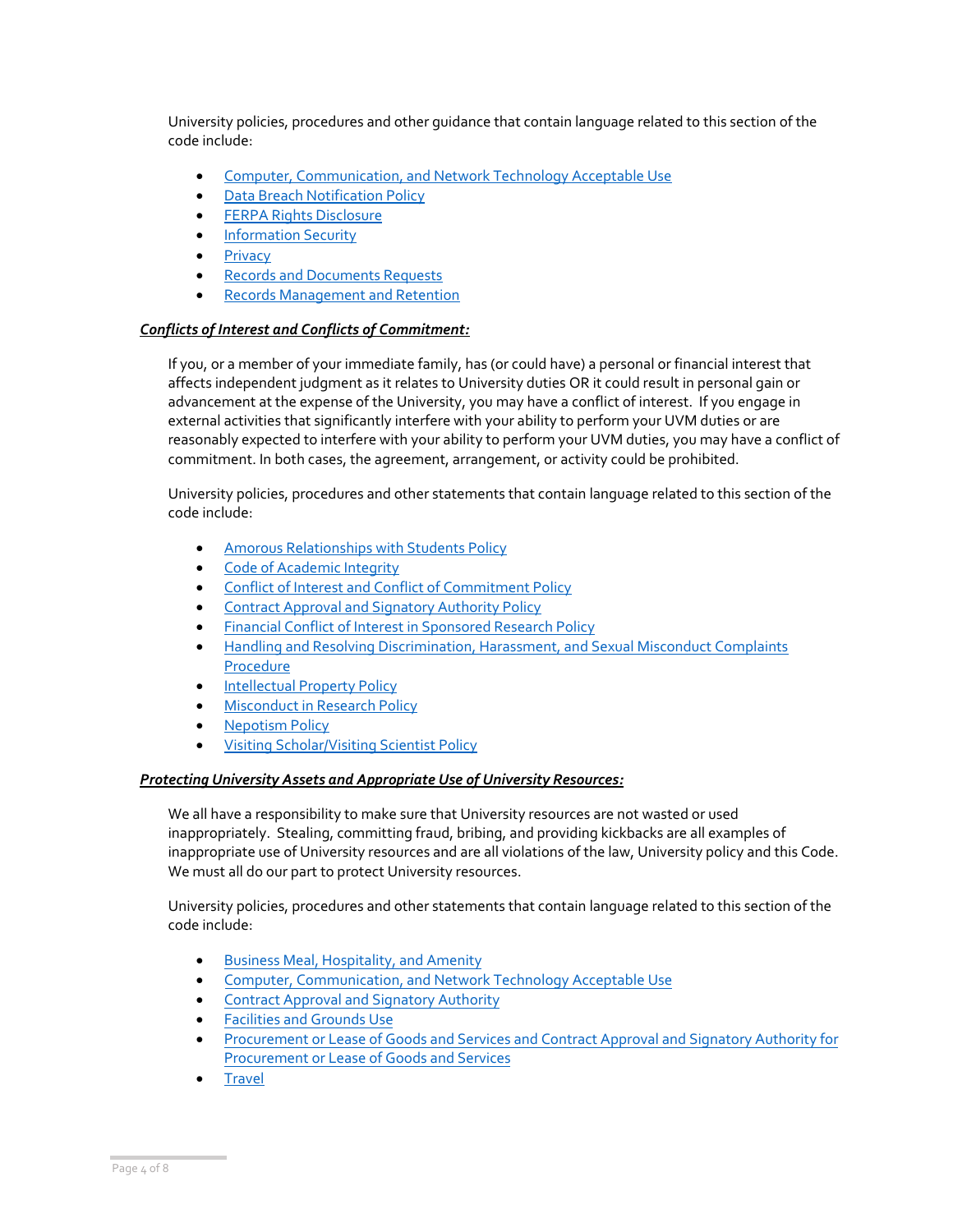#### *Accuracy in Recordkeeping:*

The University has an obligation to ensure the trust of the public and other stakeholders through its financial and regulatory reporting. This includes ensuring the accuracy and timeliness of our records and reports. Submitting false information on a timesheet or expense report is stealing. Knowingly including false financial information in a report to the government is fraud. It is imperative for all of us to be honest and truthful in all records we maintain as part of our work duties.

University policies, procedures and other statements that contain language related to this section of the code include:

- [Business Meal, Hospitality and Amenity](https://www.uvm.edu/sites/default/files/UVM-Policies/policies/businessmeals.pdf)
- [Effort Management and Reporting on Sponsored Agreements](https://www.uvm.edu/sites/default/files/UVM-Policies/policies/effortreporting.pdf)
- [Export Controls](https://www.uvm.edu/sites/default/files/UVM-Policies/policies/export.pdf)
- $\bullet$   $\bullet$
- [Movable Equipment](https://www.uvm.edu/sites/default/files/UVM-Policies/policies/movable_equipment.pdf)
- [Records Management and Retention](https://www.uvm.edu/sites/default/files/UVM-Policies/policies/recordretention.pdf)
- **[Travel](https://www.uvm.edu/sites/default/files/UVM-Policies/policies/travel.pdf)**

#### *Relationships with University Vendors and Other Third Parties in Business Transactions:*

Personnel are expected to deal fairly with vendors and other third parties UVM conducts business with. No unfair advantage shall be taken of prospective or current vendors through manipulation, concealment, abuse of privileged information, misrepresentation of material fact or any other unfair practice. Additionally, all procurement policies and guidance must be followed to provide for a fair, impartial and inclusive selection process.

- [Affiliated Organizations](https://www.uvm.edu/sites/default/files/UVM-Policies/policies/affiliated_organizations.pdf)
- [Procurement or Lease of Goods and Services and Contract Approval and Signatory Authority for](https://www.uvm.edu/sites/default/files/UVM-Policies/policies/procurement.pdf) [Procurement or Lease of Goods and Services](https://www.uvm.edu/sites/default/files/UVM-Policies/policies/procurement.pdf)

#### *Research:*

At the University, the scope of research is broad and diverse. While research activities are an integral part of the University, it is also an area that is heavily regulated and, as such, poses significant compliance risks. Ethics are fundamental to all academic research. Without ethics and trust, a complex, modern research institution cannot function. Researchers must be aware of the ethical standards governing their discipline and to avoid even the appearance of impropriety.

University policies, procedures and other statements that contain language related to this section of the code include:

- [Administrative Policy for Sponsored Project Administration Procedures](https://www.uvm.edu/sites/default/files/UVM-Policies/policies/SPAprocedures.pdf)
- Conflict of Interest and [Conflict of Commitment](https://www.uvm.edu/sites/default/files/UVM-Policies/policies/conflictinterest.pdf)
- [Copyright](https://www.uvm.edu/sites/default/files/UVM-Policies/policies/copyright.pdf)
- [Cost Transfers Involving Sponsored Agreements](https://www.uvm.edu/sites/default/files/UVM-Policies/policies/costtrans.pdf)
- **[Effort Management and Reporting on Sponsored Agreements](https://www.uvm.edu/sites/default/files/UVM-Policies/policies/effortreporting.pdf)**
- [Export Controls](https://www.uvm.edu/sites/default/files/UVM-Policies/policies/export.pdf)
- [Financial Conflict of Interest in Sponsored Research](https://www.uvm.edu/sites/default/files/UVM-Policies/policies/researchcoi.pdf)
- [Intellectual Property](https://www.uvm.edu/sites/default/files/UVM-Policies/policies/intellectualproperty.pdf)
- [Misconduct in Research](https://www.uvm.edu/sites/default/files/UVM-Policies/policies/researchmisconduct.pdf)
- [Movable Equipment](https://www.uvm.edu/sites/default/files/UVM-Policies/policies/movable_equipment.pdf)
- [Sponsored Project Administration \(SPA\) Website](http://www.uvm.edu/spa/)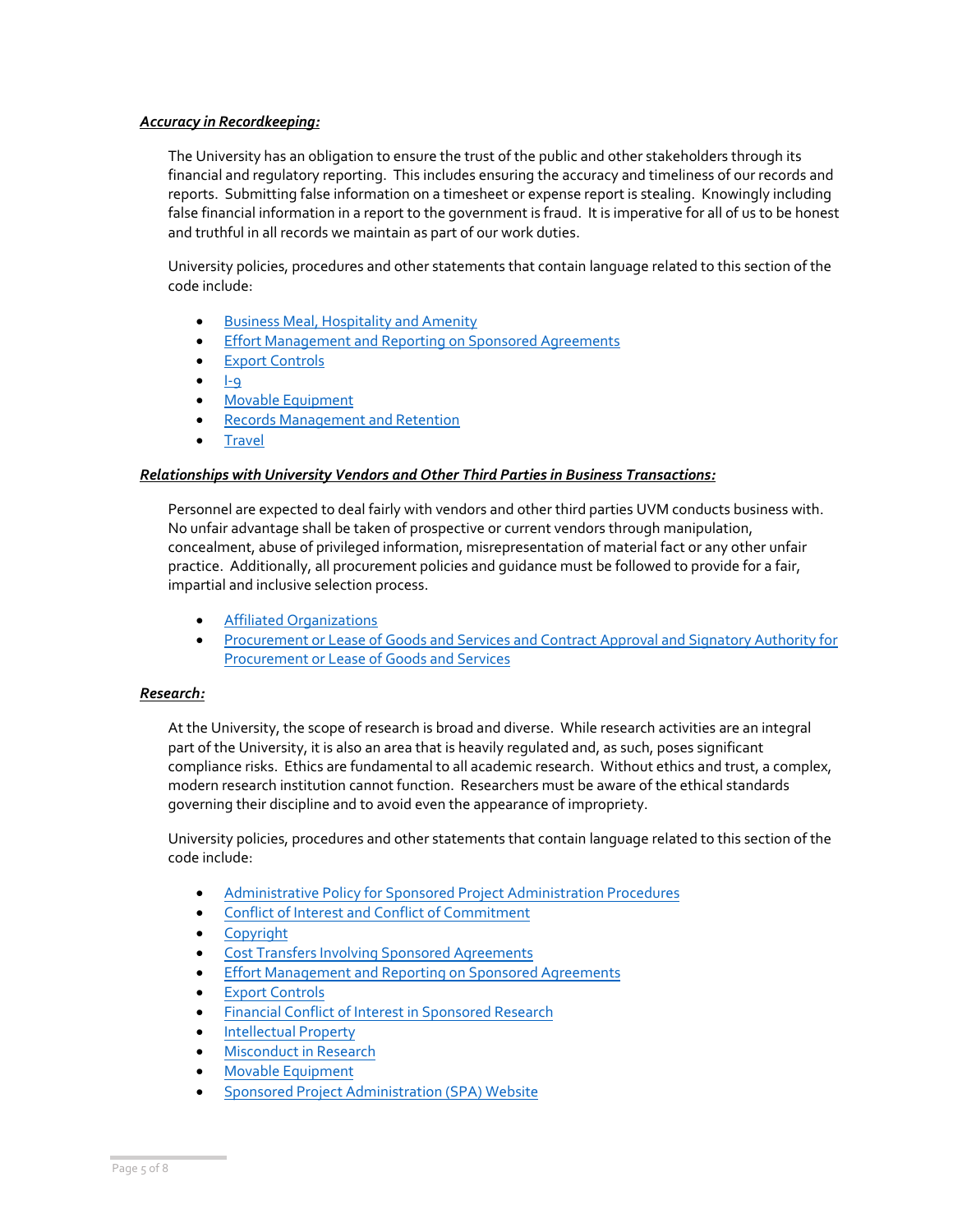- [Use of University Research Facilities and Equipment by External Users](https://www.uvm.edu/sites/default/files/UVM-Policies/policies/researchfacil.pdf)
- [Visiting Scholar/Visiting Scientist](https://www.uvm.edu/sites/default/files/UVM-Policies/policies/visiting_scholar_visiting_scientist.pdf)

#### *Freedom of Expression:*

While our mission is dedicated to free expression and facilitation of the exchange of ideas, we need to balance that with our need to ensure that University endorsement is not improperly attributed, and that University resources and facilities are used in a manner consistent with policy and campus safety.

University policies, procedures and other statements that contain language related to this section of the code include:

- [Campus Speakers](https://www.uvm.edu/sites/default/files/UVM-Policies/policies/campus_speaker.pdf)
- [Copyright](https://www.uvm.edu/sites/default/files/UVM-Policies/policies/copyright.pdf)
- [Political Engagement, Advocacy, and Campaign Related Activities](https://www.uvm.edu/sites/default/files/UVM-Policies/policies/political_activity.pdf)
- [Posting and Solicitation](https://www.uvm.edu/sites/default/files/UVM-Policies/policies/solicitation.pdf)
- [Trademarks](https://www.uvm.edu/sites/default/files/UVM-Policies/policies/trademark.pdf)
- [University Name, Symbols, Letterhead and other Proprietary Indicia of Affiliation](https://www.uvm.edu/sites/default/files/UVM-Policies/policies/letterhead.pdf)
- [University-Sponsored Social Media Guidelines](https://www.uvm.edu/sites/default/files/UVM-Today/UVM-2021-SocialGuidelines.pdf)

#### *Creating a Safe and Healthy Campus:*

A safe and healthy campus refers to both environmental safety (e.g., buildings, grounds) and personal safety. When it comes to a safe and healthy campus, we are all equally responsible for how we behave as well as how we treat others. If you ever feel unsafe or if you see or hear about unsafe conditions on campus or in your workplace, let someone know. Contact anyone listed under the resources section of this Code.

If you ever feel that you are in immediate danger, call 911.

University policies, procedures and other statements that contain language related to this section of the code include:

#### *Personal Safety:*

- [Alcohol, Cannabis, Tobacco, and Other Drug Use -](https://www.uvm.edu/sites/default/files/UVM-Policies/policies/drugfreeworkplace.pdf) Faculty and Staff
- [Alcohol Service and Consumption at University Activities](https://www.uvm.edu/sites/default/files/UVM-Policies/policies/alcohol_employees.pdf)  Faculty and Staff
- [Campus Safety and Security: Clery Act](https://www.uvm.edu/sites/default/files/UVM-Policies/policies/clery.pdf)
- [Designation and Responsibilities of UVM Reporters](https://www.uvm.edu/sites/default/files/UVM-Policies/policies/campussecruity.pdf)
- [Discrimination, Harassment, and Sexual Misconduct](https://www.uvm.edu/sites/default/files/UVM-Policies/policies/sexharass.pdf)
- [Minors in Laboratories](https://www.uvm.edu/sites/default/files/UVM-Policies/policies/minorslab.pdf)
- [Minors; Reporting of Abuse or Neglect of and Crimes](https://www.uvm.edu/sites/default/files/UVM-Policies/policies/abuse_minors.pdf)
- [Personal Safety and Security](https://www.uvm.edu/sites/default/files/UVM-Policies/policies/personalsafety.pdf)
- [Protecting Minors](https://www.uvm.edu/sites/default/files/UVM-Policies/policies/protectminors.pdf)
- [Weapons](https://www.uvm.edu/sites/default/files/UVM-Policies/policies/firearms.pdf)

#### *Environmental Safety:*

- [Emergency Management Institutional Continuity](https://www.uvm.edu/sites/default/files/UVM-Policies/policies/emergency.pdf)
- [Fire Safety](https://www.uvm.edu/sites/default/files/UVM-Policies/policies/firesafety.pdf)
- [Laboratory Health and Safety](https://www.uvm.edu/sites/default/files/UVM-Policies/policies/labsafety.pdf)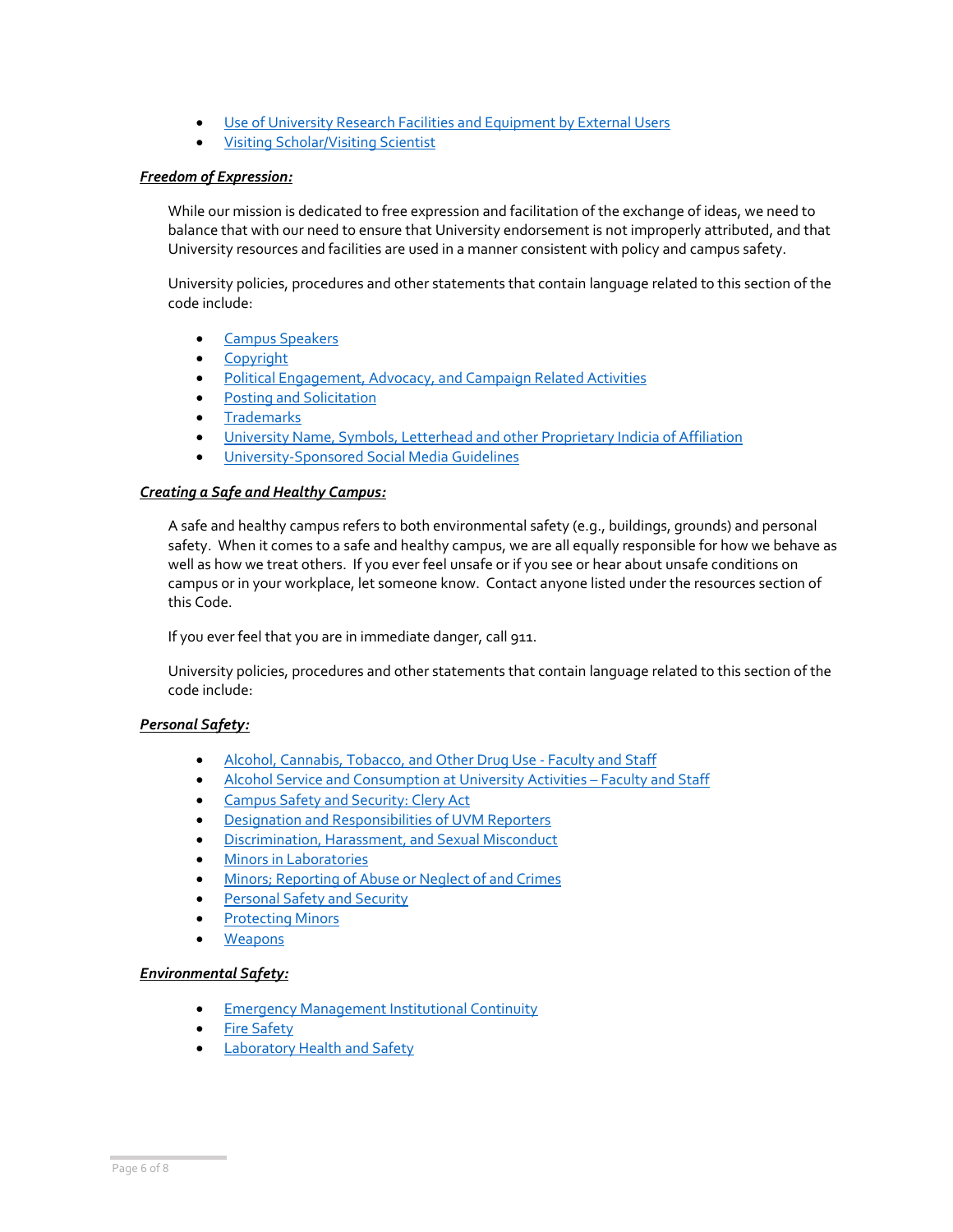#### *Resources:*

While the Office of Compliance and Privacy Services oversees the University's compliance program, there are other offices and individuals that can provide guidance when faced with a difficult decision or situation.

- [Faculty Senate](http://www.uvm.edu/faculty_senate)
- [Human Resource Services](http://www.uvm.edu/hrs/)
- [Office of Audit Services](http://www.uvm.edu/audit)
- [Office of General Counsel](https://www.uvm.edu/generalcounsel)
- [Vice President for Operations and Public Safety](https://www.uvm.edu/president/vice-president-operations-and-public-safety)

In addition to the above listed resources, the University also offers these resources depending on the issue or your needs:

- [Affirmative Action & Equal Opportunity \(AAEO\)](http://www.uvm.edu/aaeo)
- [Disability Certification and Support](https://www.uvm.edu/aaeo/americans-disabilities-act-ada-and-reasonable-accommodations-employees)
- [Division of Diversity, Equity, and Inclusion](https://www.uvm.edu/diversity)
- [Office of International Education](http://www.uvm.edu/oie/)
- [Risk Management & Safety](https://www.uvm.edu/riskmanagement) and [Environmental Health & Safety](https://www.uvm.edu/riskmanagement/safety)
- [Sponsored Project Administration \(SPA\)](http://www.uvm.edu/spa/) an[d Research Integrity](https://www.uvm.edu/ovpr/research-integrity)
- [Student Financial Services](http://www.uvm.edu/studentfinancialservices)
- [University Financial Services](https://www.uvm.edu/finance)

# Contacts

**Questions concerning the daily operational interpretation of this policy should be directed to the following (in accordance with the policy elaboration and procedures): Title(s)/Department(s): Contact Information:** Director of Compliance Services and Chief Privacy Officer Office of Compliance and Privacy Services (802) 656-3086 [compliance@uvm.edu](mailto:compliance@uvm.edu)

# Forms/Flowcharts/Diagrams

None

## Related Documents/Policies

- [Employee Handbooks and Collective Bargaining Agreements](https://www.uvm.edu/hrs/handbooks-policies)
- [President's Ethics](https://www.uvm.edu/president/presidents-ethics-statement) Statement
- [UVM Institutional Policy Website](http://www.uvm.edu/policies/)

# Regulatory References/Citations

• None

## Training/Education

Training will be provided on an as-needed basis as determined by the Approval Authority or the Responsible Official.